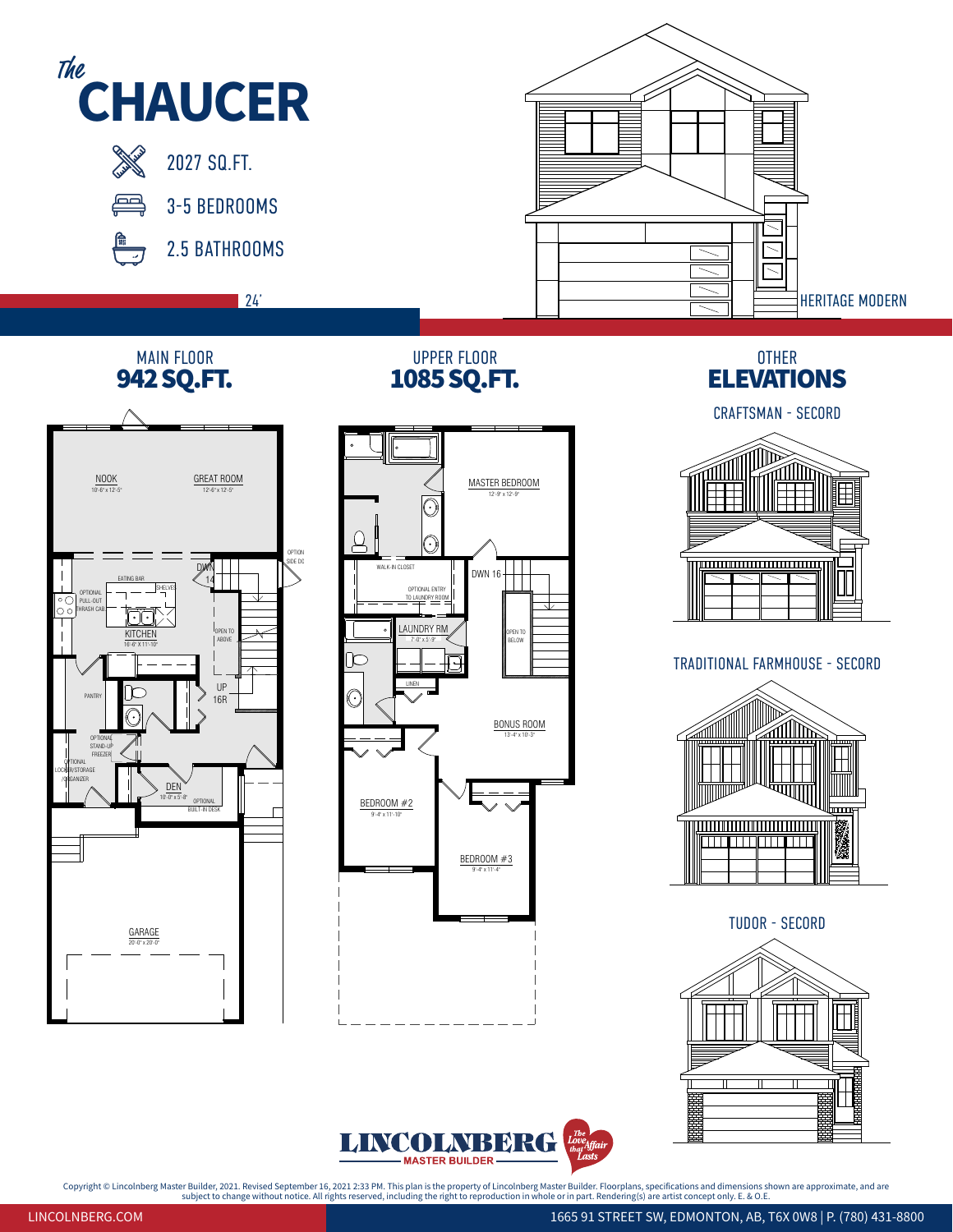## CHAUCER OPTIONS



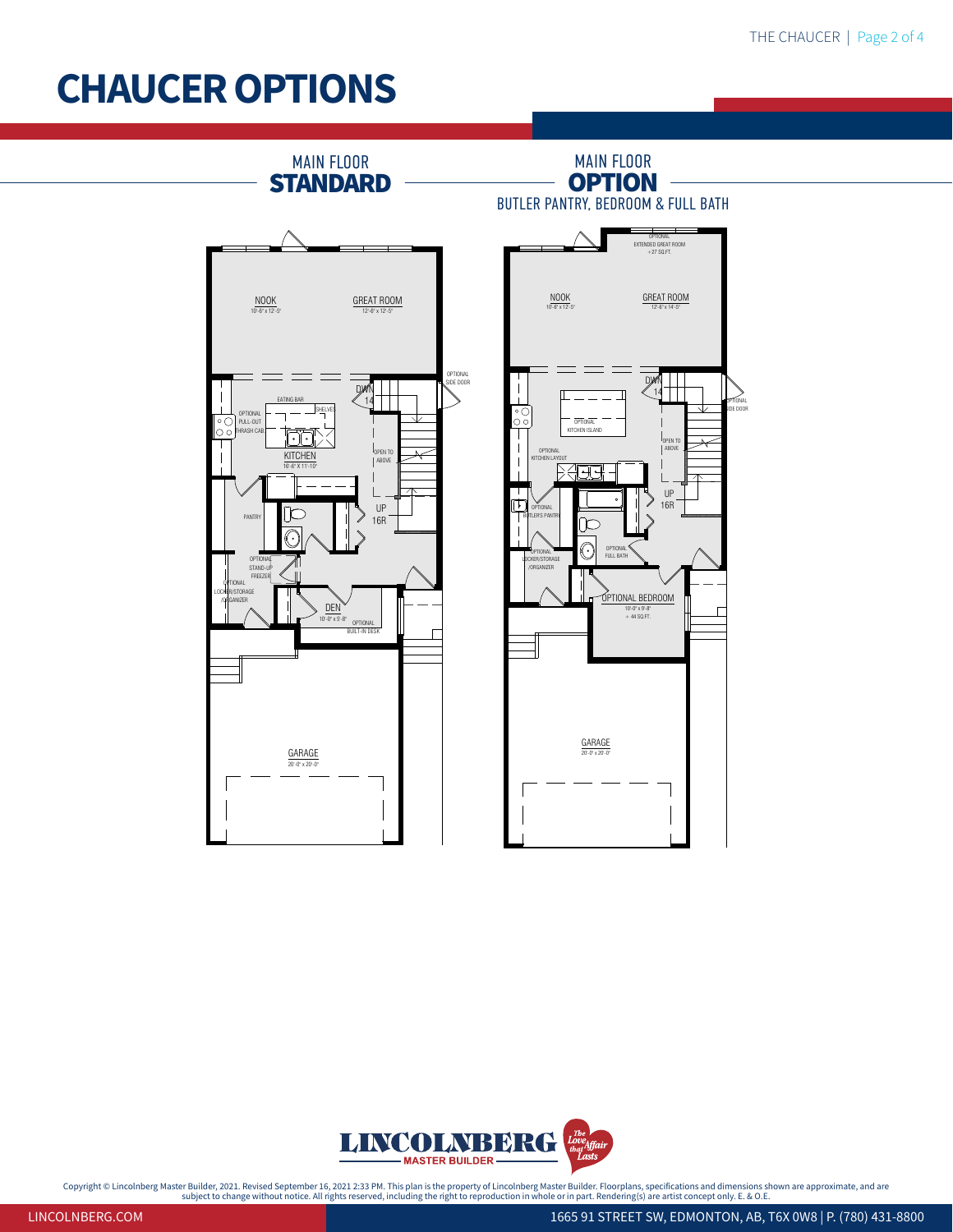## CHAUCER OPTIONS